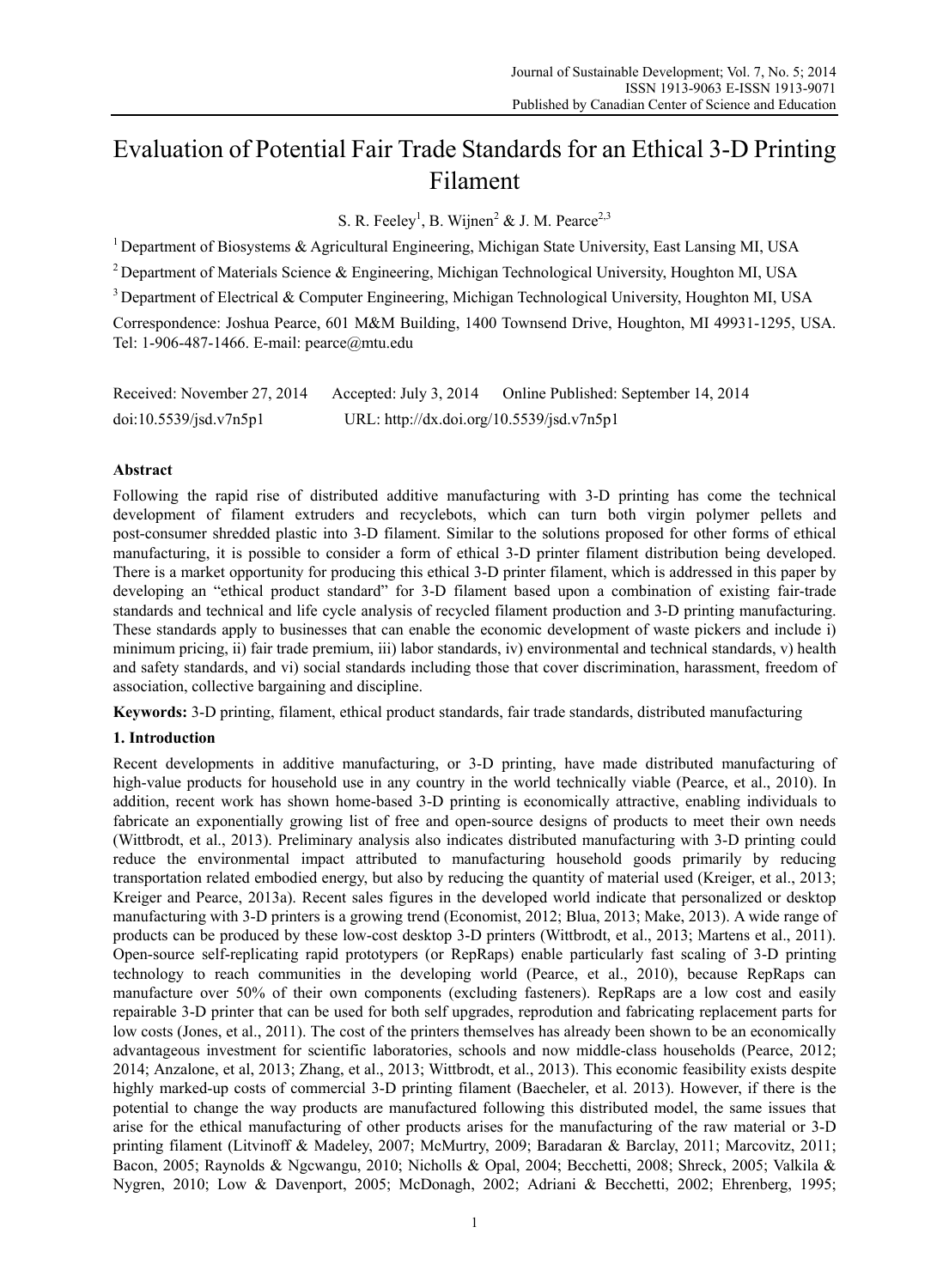Hilowitz, 1997; Jaffee, 2007). Similar to the solutions proposed for other forms of ethical manufacturing, it is possible to consider a form of ethical 3-D printer filament distribution being developed.

There is a market opportunity for producing this ethical filament in the developing world, which has been created by five converging trends:

1) The market for pro-sumer fused filament 3-D printers (also called desktop 3-D printers or personal 3-D printers) continues to expand so rapidly that the dozens of SMEs providing low-cost printers are not able to meet demand (Economist, 2012; Blua, 2013; Make, 2013).

2) The rate of growth of open-source designs, presently numbering over 380,000 on a single design repository (Thingiverse, 2014), is expanding exponentially. As each new design has value that all 3-D printer users could potentially extract by investing in the time and materials to print the object, the greater and expanding catalog of objects is making 3-D printers increasingly attractive to consumers, a trend that will presumably accelerate trend as more users participate as shown in (1) (Wittbrodt, et al., 2013).

3) Commercial filament from \$18.96 /kg to \$175.20 /kg (3Ders, 2013). These costs are the primary impediment to accelerating (1) further. Yet these costs are not necessary, as 3-D printing filament is being sold for 20 times to 200 times above the cost of raw plastic (\$1-4/kg) (Alibaba, 2013). Even the cost of raw plastic is considerable compared to what could be done with recycled waste plastic filament. The commercial filament cost is now 500 times the energy costs of recycling filament (Kreiger, et al., 2013; Kreiger et al., 2014).

4) A number of designs for filament extruders and recyclebots (waste polymer desktop extruders) have been developed, which can produce useable filament from recycled post-consumer plastic including open-source tools using the recyclebot name, Filabot, Filstruder and Lyman Extruder (Baecheler, et al. 2013; Kreiger and Pearce, 2013; Kreiger et al., 2014; Filabot, 2012; Lyman, 2012; Elmore, 2013; Thompson, 2012; Douglass, 2013). In addition, there are now a number of commercial or pre-commercial (e.g. Kickstarter) filament extruder systems such as EWE in Italy (EWE Industries, 2014) and Strooder in the U.K. (Omni Dynamics, 2014).

**5)** There is a growing concern (due to climate destabilization and ecological system deterioration) and interest among consumers for low-carbon, environmentally sustainable and ethically produced and distributed products (Brenton, Edwards-Jones & Jensen, 2009; Sahota, et al., 2008; Loureiro, McCluskey & Mittelhammer, 2001).

This paper addresses this need and market opportunity by developing an "ethical product standard" for 3-D printing filament based upon a combination of existing fair-trade standards, life cycle analysis of the embodied energy and emissions from recycled filament production and 3-D printing manufacturing, and consultation with partners and stakeholders.

# **2. Developing World Non-ethical and Ethical Filament Models**

Currently 3-D printer filament is generally mass manufactured and distributed like any other product using raw virgin materials, which are eventually discarded as seen in Figure 1. As can be seen in Figure 1, the plastic is processed from oil (although it should be noted some time natural gas or bio-based feedstocks are used), turned into pellets and then pushed through commercial scaled extruders. When the filament is completed it is packaged and shipped after being marketed to a consumers all over the globe. After printing this filament is presumably trashed following the standard model of consumer good and most likely ends the material life after being transported to a landfill. The RepRap (and various commercial clones and derivatives) extruder intakes a filament of the working material (acrylonitrile-butadiene-styrene [ABS], Polylactic acid **[**PLA] polymers, most commonly and high density polyethelene [HDPE], low density poly-ethylene [LDPE], polycarbonate [PC], polystyrene [PS], high impact polystyrene [HIPS], polyphenylsulfone [PPSF or PPSU], polyetherimide [PEI], polyamide [PA], polypropylene [PP], polyoxymethylene [POM], and composites and other plastics less commonly), heats it, and extrudes it through a nozzle where it deposits a 2-D layer of the working material, then the Z (vertical) axis will raise, and the extruder will deposit another layer on top of the first and repeat this process to build a 3-D object. The ecological impact of printing with these materials is often better than conventional manufacturing (Kreiger and Pearce, 2013a; 2013b), however, there are significant reductions in environmental impact using recycled materials to produce filament in all cases (Kreiger, et al., 2013; Kreiger et al., 2014). These improvements are further magnified if desktop filament recyclers or recyclebots are used (Baecheler, et al. 2013; Kreiger, et al., 2013; Kreiger et al., 2014). The Perpetual Plastic Project (2014), which provides recycling installations for education and outreach, has already demonstrated the viability of recycling PLA, PS, LDPE, PA and PP (Bleijerveld, 2014). This production process for ethical filament using such a process is shown in Figure 2.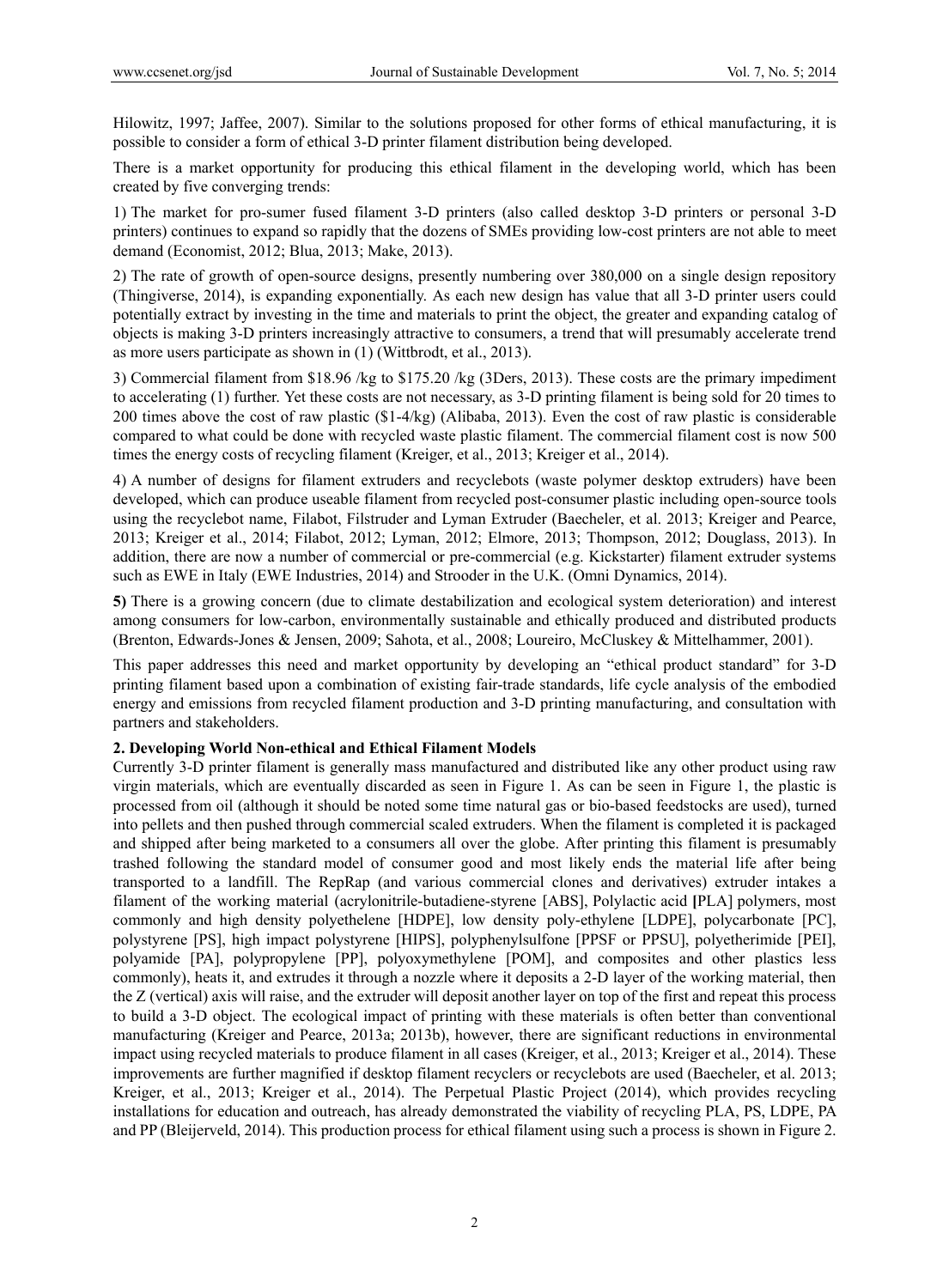

Figure 1. Conventional method of commercial filament production, distribution and disposal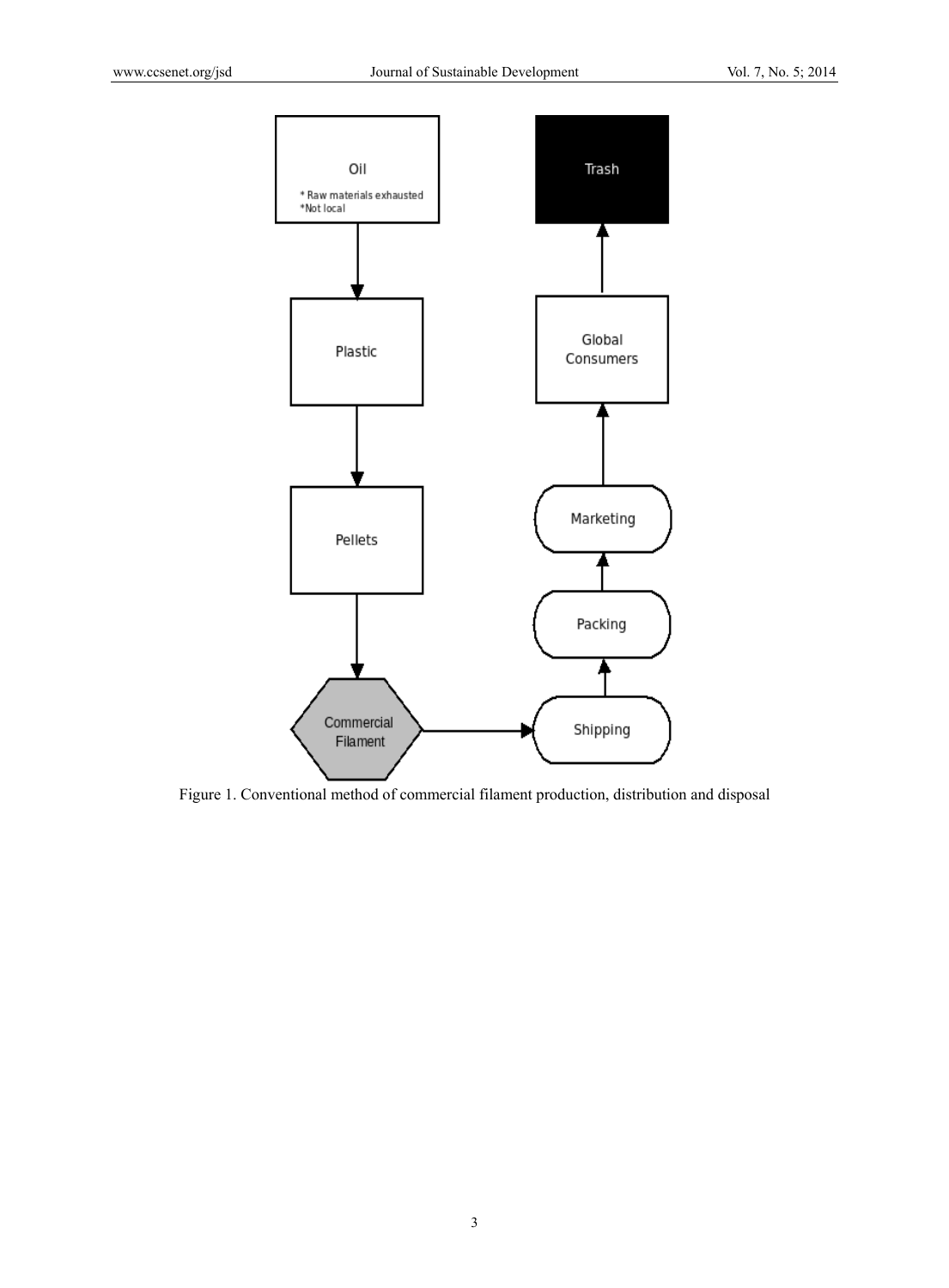

Figure 2. Production, distribution and recycling of ethical filament

As can be seen in Figure 2, post-consumer plastic is first collected by waste pickers working in landfills. This plastic can be processed by the same waste pickers, which involves cutting into component pieces that can be fit into a shredder or flaker and be washed to remove waste and food residue. The following step can also be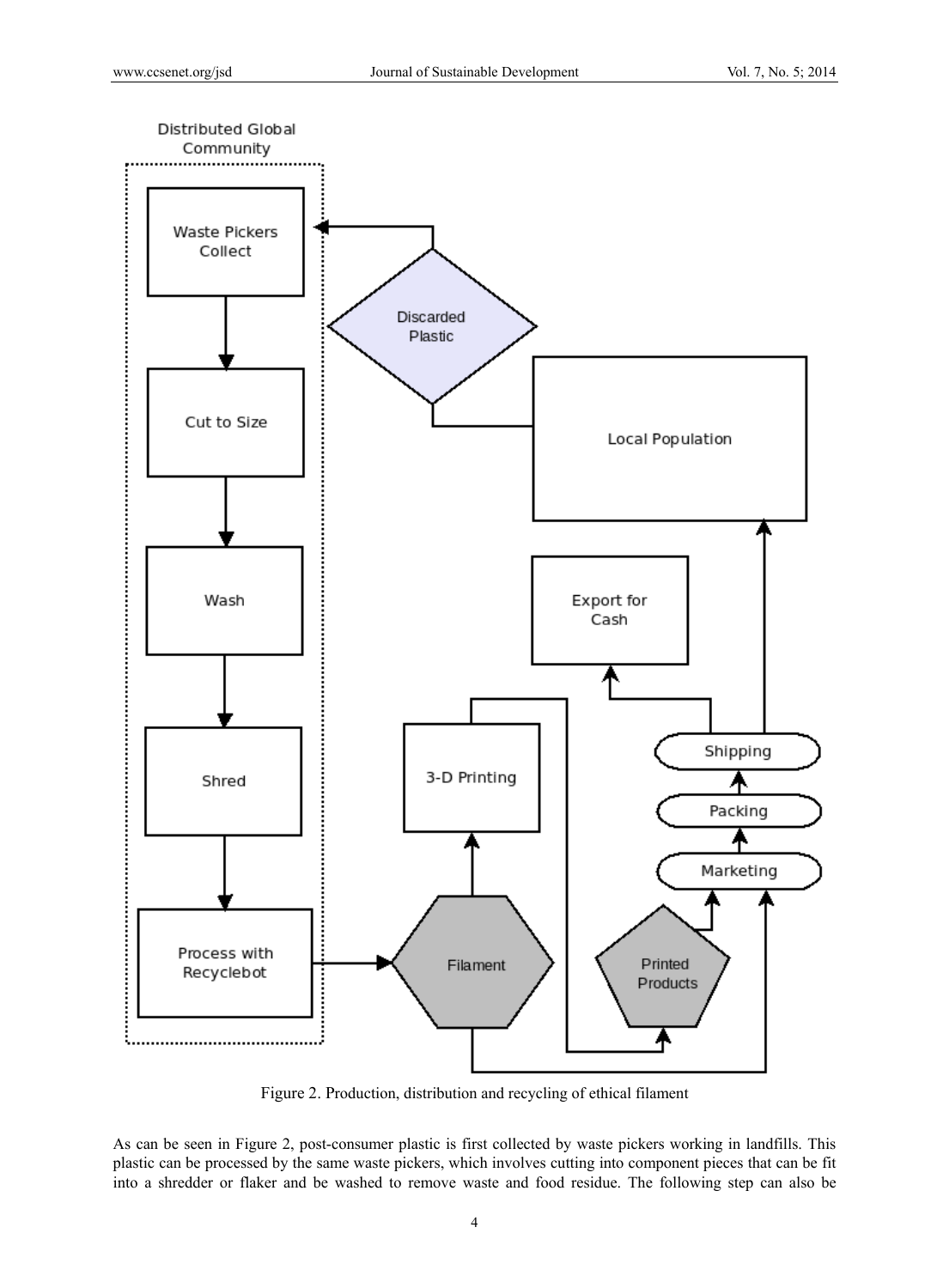completed by a waste picker or a dedicated machine operator – run the polymer flakes or shreds through a form of recyclebot including adding pigmentation and possibly additives to get specific properties. For example, there are already functional 3-D printer filaments on the market such as glow in the dark and electrically conductive filaments. Next the filament must undergo appropriate quality control. This is primarily going to be limited to simple printability tests or density, diameter and cross-section shape tests, but could also include more detailed chemical verification, contaminant chemical analysis, and melting temperature, Then the filament can be packaged and shipped to customers either locally or in the global system. Finally, in addition to selling the filament itself as a product, it can be used as a feedstock to print higher value items with a RepRap or similar 3-D printer. As has been shown previously, these objects can be highly customized and of very high value (e.g. several dollars of plastic can replace several hundred dollars of custom orthotics) (Wittbrodt, et al., 2013). These higher value products can be either marketed to the local population to meet their needs and desires or exported for cash. At the end of the products life cycle if it has gone to the export market and the most likely end of life is again another land fill. However, if the plastic product is used in a community with an existing polymer to 3-D printer filament infrastructure in place the discarded plastic can go directly back into the loop of recycling. The current challenge with closing the loop is that the vast majority of the plastic from printed products is difficult to verify. Future work is needed to develop ether open-source hardware for low-cost chemical testing or policies/open source software that encourage 3-D printer users to print in recycling codes on their products (the same way conventional products made from plastic are labeled).

As seen in Figure 2, recyclers (waster pickers) are an integral part for the raw material collection for an ethical filament value chain. Waste pickers are already common in many regions of the developing world. Scavenging at dumps occurs in cities throughout the economically developing world including Manila, Mexico City, Cape Town, Bangalore, Guadelajara, Rio de Janeiro, Dar es Salaam, Guatemala City and many others (Bernache, 2003). Over 20,000 women work as paper pickers in Ahmedabad, the largest city in the Indian state of Gujarat (Salahuddin & Shamim, 1992). Up to 150,000 waste pickers are estimated to be active in the Municipal Corporation of Delhi area (Chaturvedi, 1998). And it is reported that up to 2% of the population in Asian and Latin American cities depend on waste picking to earn their livelihood (Medina, 2000). In general, waste pickers are marginalized segment of the urban population within the developing world that earn a living sifting through trash in order to sell recyclables. Waste pickers can do bulk recyclable materials, but are often targeting higher-value products than waste plastic containers. An ethical filament ecosystem would enable waste pickers to create a new higher value product (3-D filament) from a waste stream they utilize sparingly with a relatively modest capital investment in an owned (or collectively owned), leased, or rented recyclebot. Again, it is possible that this filament could be used to print even higher-value products for sale locally or to the global community as shown in Figure 2. Waste picking is a tiring and physically demanding occupation that provides meager income and little opportunity for advancement, but the majority of waste pickers has no alternative. In order to ensure that the waste pickers/recyclers are not abused the following fair-trade standards for ethical 3-D filament are proposed based on standards meant to protect other at-risk workers.

#### **3. Proposed Fair Trade Standards for Filament**

A main goal of fair trade is to provide opportunities and stable trading partners to economically disadvantaged producers and to open up new markets (WFTO, 2013). Fair trade ethical filament has the possibility of creating many jobs without a large startup cost or difficult job training. People can be employed to collect and process the plastic through all the steps shown in Figure 2. They can sell the plastic or if they had a RecyleBot, they could turn it into filament themselves to provide a higher value and more income. This filament could then be sold to make useful products that could be in turn sold. In addition, a worker could buy or build a RepRap 3-D printer and begin making finished products from the waste plastic filament. These finished products can have substantial value (Wittbrodt, et al., 2013) and can either be used to offset household costs or again sold on the market for profit. This process could be especially beneficial in rural areas where markets are not as varied as in cities and consumers simply lack access to many products.

The standard adopts a similar approach to other fair trade standards in the requirements are broken down between minimum requirements to be considered for 'ethical filament' accreditation and additional requirements based on progress towards desirable goals to be worked towards as the industry matures. These standards include i) minimum pricing, ii) the potential for and the application of a fair trade premium, iii) labor standards, iv) environmental standards, v) health and safety standards, and vi) social standards including those that cover discrimination, harassment, freedom of association, collective bargaining and discipline.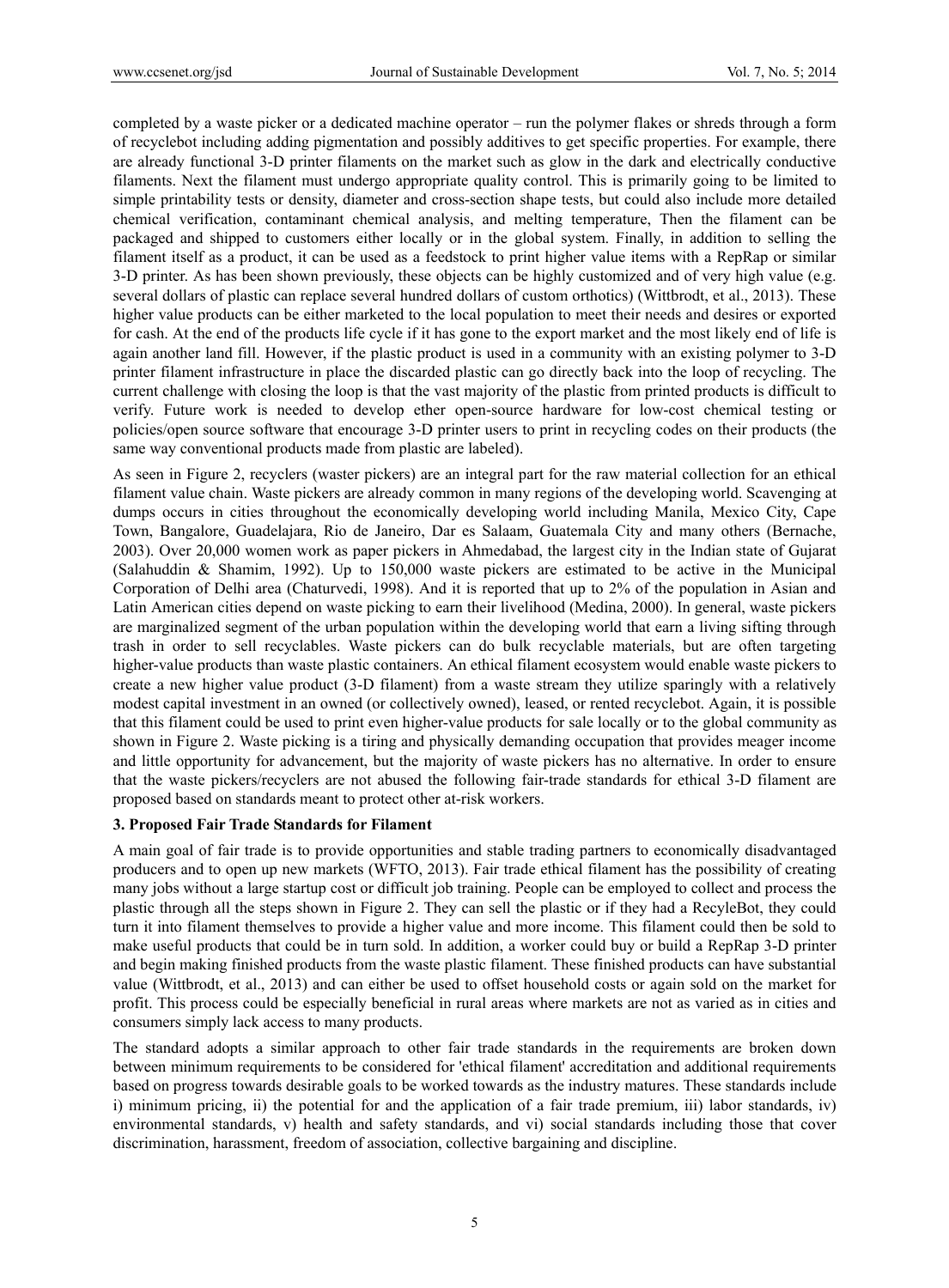### *3.1 Minimum Price*

A fair minimum price must be paid to the producers to insure that waste pickers' wages either meet or exceed sector regulations, collective bargaining agreements, and regional average minimum wage. Minimum wages are generally set by country. In countries where there is no legal minimum wage, organizations should use benchmarking against comparable businesses and jobs with similar skill sets to determine the correct level of payment. Payment should exceed or match minimum wages for similar occupations (Fair Trade USA, 2013; FLA, 2013; Fairtrade Foundation, 2013). The collecting of plastic for recycled filament might be comparable to pickers of tea, coffee, cotton or cocoa.

Having a minimum price also ensures the funds necessary to maintain a sustainable business are available. If the minimum price is lower than the market price, the market price prevails (Fair Trade USA, 2013; WFTO, 2013; FLA, 2013; Fairtrade Foundation, 2013a). Currently, the market price for 3-D printer filament greatly exceeds the theoretical cost of waste picker filament creation even if the waste pickers earn U.S. minimum wages because of the high margins currently earned by 3-D filament suppliers. For example, a recyclebot can produce 1kg of printable HDPE filament from 20 discarded milk jugs uses only US\$0.10 of electricity and minimal operator time to complete the tasks on the left side of Figure 2, which would allow waste pickers to participate in other economic activities (e.g. recycle other materials) while the recyclebot spools filament. This cost differential may not always exist as competition from both conventional filament suppliers improves and recycled filament pushes the competitive market price of 3-D printer filament even lower.

## *3.2 Fair Trade Premium*

Once the current cost differential between commercial filament and waste-picker recycled filament erodes, a premium price could be instituted, which would make the filament more expensive (similar to Fair Trade Coffee). The extra money is called the Fair Trade Premium. This premium is to be invested in projects for social, economic, and environmental development. The premium is fixed by the FLO Standards Unit in the same way as the minimum price and remains the same, even if the producer is paid more than the minimum price for the product (Fairtrade Foundation, 2013a). A Joint Body is developed, which includes workers and management and decides how the premium is to be spent (Fairtrade Foundation, 2013b). In other sectors the premium fund is typically invested in education and health care, farm improvements to increase yield and quality, or processing facilities to increase income (Fairtrade Foundation, 2013a). In this case it could be spent for further development of the open-source recyclebot technology to benefit all the small businesses using the technology. The money can also be used for projects like fixing roads, creating public recreation spaces, providing scholarships and improving access to clean water for the communities participating (Fair Trade Certified, 2013).

## *3.3 Labor Standards*

No child labor is to be used. Child labor is defined by the International Labor Organization (ILO) as work that is physically, socially or morally damaging to children, or interferes with their attendance of school (ILO, 2013). The Fair Labor Association (FLA) states no one under the age of 15 or the age of compulsory education, whichever is higher, is to be employed (FLA, 2013). In the context of recycled filament, children could work finding, sorting, and cleaning plastic outside of school hours and during school holidays. This would be considered a positive experience as long as it does not affect their health and personal development or interfere with their schooling. This kind of work contributes to children's development and to the welfare of their families; provides them with skills and experience, and helps to prepare them to be productive members of society during their adult life (ILO, 2013).

The regular work week of a full time worker is not to exceed 48 hours and the regular work week plus over time is not to exceed 60 hours (FLA, 2013). Overtime is to be paid at a premium rate. No forced or compulsory labor of any kind is to be used including prison labor, indentured labor, or bonded labor. Workers must receive compensation for their work, so no unpaid internships are permissible. Waste picker, recyclebot and 3-D printer operator compensation should be at least the minimum wage or the appropriate prevailing wage, whichever is higher. Migrant, temporary, seasonal, and subcontracted workers are to be paid on a basis of equal pay for equal work performed. Labor standards are to be followed as stated by the Fair Labor Association (FLA, 2013).

### *3.4 Environmental Standards*

Environmentally conscious actions are to be taken whenever possible with the goal of reducing green house gas admissions and energy consumption. Creating recyclebot filament has already been shown to be environmentally beneficial (Kreiger, et al., 2013; Kreiger et al., 2014). Further work could improve the insulation on the recyclebots to improve their efficiency among more technical and complicated improvements such as the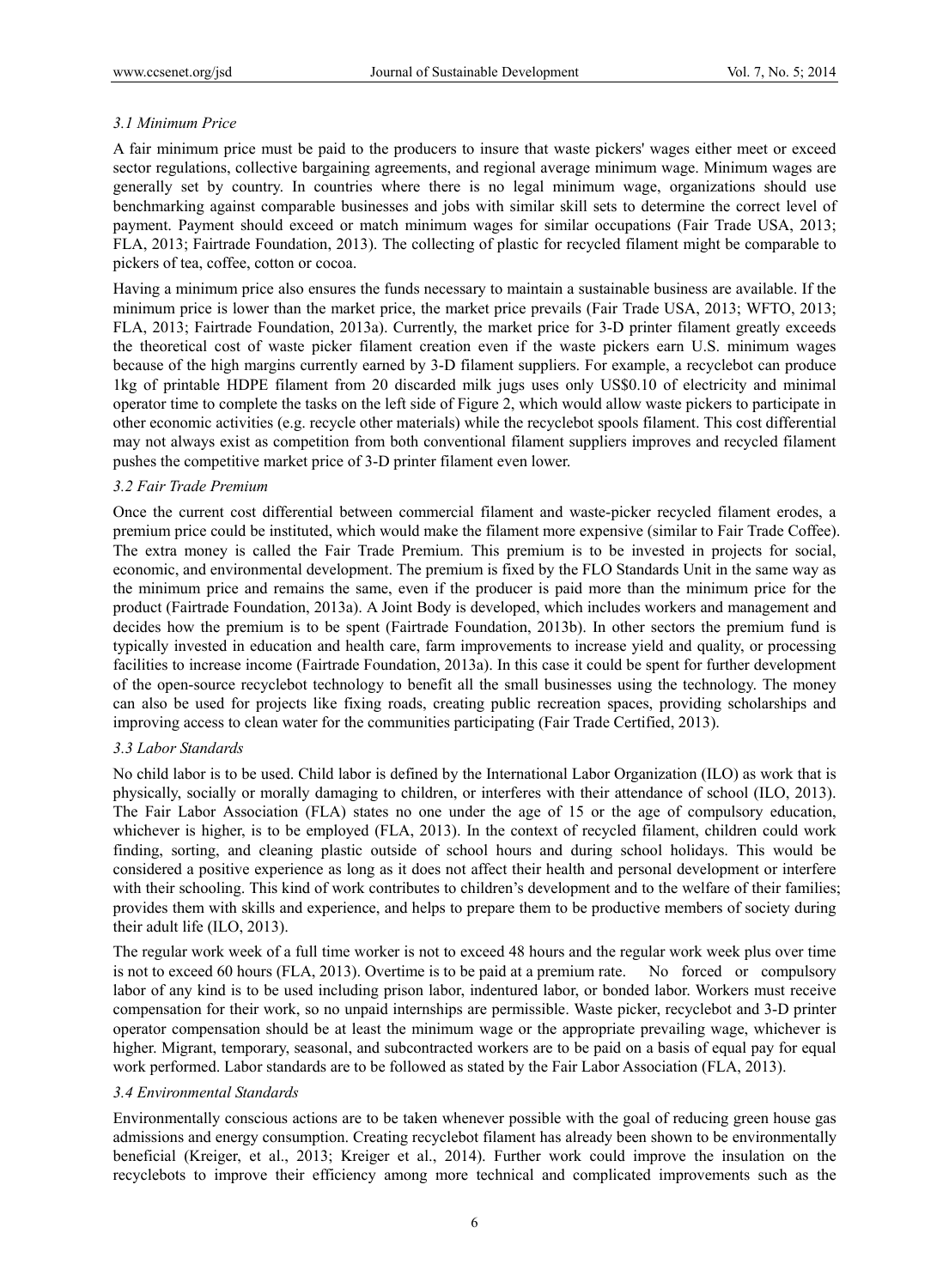optimization of the extruder design for different types of waste plastic. Measures should be taken to offset negative impacts that the workplace has on the environment (Fair Trade USA, 2012). Very toxic chemicals are not to be used at all and are not necessary for all standard recyclebot-based operation. Although it should be pointed out that improper use of a recyclebot can cause combustion of the plastic and the concomitant toxic smoke. Further work is needed to quantify these hazards and should be shared with the global community. Chemicals are to be used safely and in accordance with published handling guidelines. Waste (e.g. non-recyclable pieces of plastic) is to be responsibly managed such as recycling conventionally. Procedures should be implemented to make efficient and rational use of water sources, which are necessary for the washing of the plastic containers as seen in Figure 2. Protection of soil, water and biodiversity is important and as such the ethical filament company should document its involvement in local and regional environmental projects related to supporting the biodiversity of the region (Fair Trade USA, 2012). Fair trade filament will be made out of plastic taken out of landfills and recycled into 3-D printer feedstock. It can then be used to make useful and often highly valuable products (Pearce, 2014). Care needs to be taken to ensure no plastic that may contain BPA is recycled into containers or utensils for holding or serving food (The National Toxicology Program, 2008). Plastics coded 3 and 7 may contain BPA and should not be used in these situations (National Institute for Environmental Health Sciences, 2013). This is problematic as PLA, which is the current 3-D printing filament of choice is labeled 7. It appears clear that future policy work should include a larger and more detailed plastic recycling code than is currently available in the U.S., which would benefit not only this specific application, but recycling of plastics in the general market.

The additional goals for this standard would include improving the thermal insulation on the recyclebots to improve thermal efficiency and undertaking and open-source publishing findings to develop filament additives that improve printability, bed adhesion, print speed, color fastness, mechanical toughness, etc. that are all non-toxic from renewable supplies. In addition, companies would both develop and publish methods to further reduce water use and methods for water recycling during the washing of the post-consumer plastic containers. The companies will also undertake research into open-source scientific hardware (Pearce, 2012; 2014) for characterizing the chemical composition of unknown plastic. For example, PLA, which is the recyclable and compostable premium commercial 3-D printing filament most used today, is grouped with "other" recycle code 7 plastics. If there was an easy inexpensive way to sort these valuable polymers out to be used in the recyclebot it would further help the entire industry. Finally, when possible the electricity used for the recyclebot operation should be from renewable and sustainable sources of energy. There has already been some technical development of solar-powered 3-D printers (King, et al., 2014) and further work could produce solar photovoltaic powered recyclebots. In addition, to the clear ecological benefit of offsetting the combustion of fossil fuels and their concomitant pollution, there is also the potential advantage of flexibility. For example, a solar-powered recyclebot has the potential to be transported by the waste pickers to any location, which is nearest a source of water for cleaning the plastic and the landfill. This could reduce both the transportation costs (energy and time) as well as reduce the overall environmental impact. Finally, the use of solar-powered RepRaps would enable the onsite production of valuable plastic products in any community, even those that are isolated in rural areas or in depressed sections of metropolitan areas that lack access to grid-tied electricity.

### *3.5 Health and Safety Standards*

Employers must safeguard workers' rights under national and international labor and social security laws and regulations (FLA, 2013). Workplaces, machinery, equipment and worker transportation are equipped with adequate safety devices to help prevent accidents, and are safe. In this case the recyclebot has already had an open-source 3-D printable chain guard developed (Thingiverse, 2013). In addition, with the recent development of a RepRap capable of printing in steel (Anzalone, et al., 2014), it within near-term potential applications to develop a completely 3-D printable recyclebot and the possibility of a more robust device capable of fabricating metal filament. Because the recyclebot device is mostly metal, it is important to connect the body to ground, and preferably have the plug connected a socket that is protected by ground leak protection. The only significant danger then comes from the heater, which is insulated and placed so that it cannot cause combustion in the facilities used for the operation. The control electronics are all low voltage and therefore without risk. A maintenance and repair system is put in place to ensure a safe, clean and hygienic environment at all times. A written health and safety policy should be implemented and in areas where the workers are not literate, an image-based safety system should be used. The company ensures that Personal Protective Equipment is provided to workers appropriate to their tasks, free of charge, and that they are instructed and monitored in its proper use. The company has appointed a Medical Officer that maintains complete and updated records on workers' illnesses, accidents, first aid health care and other health care provided, and actions taken for improvements. Records are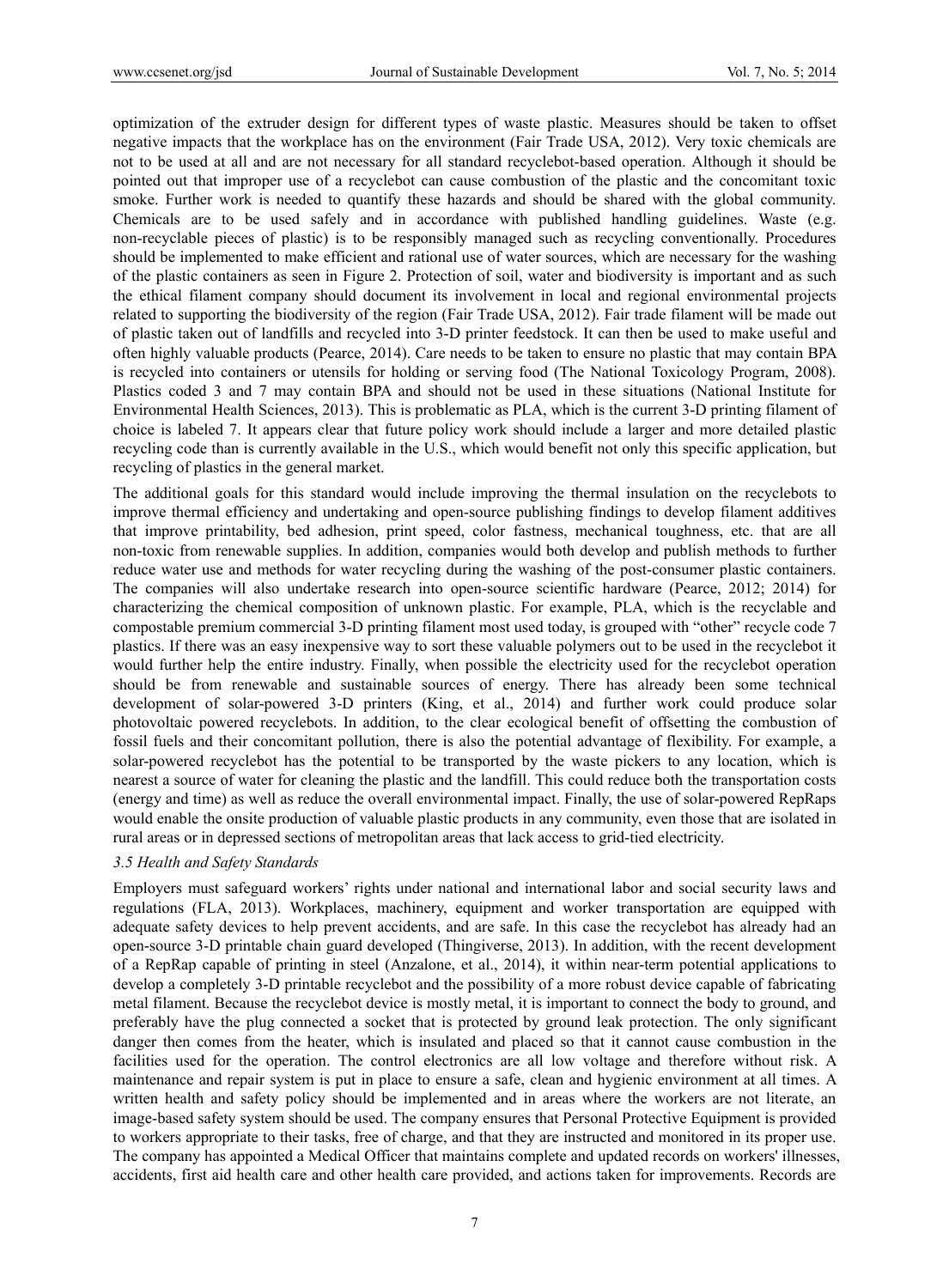kept of all work accidents and related first aid response. The sanitary facilities are clean and hand washing facilities are next to the sanitary facilities. Potable drinking water is clearly labeled and easily accessible to all workers during their working period (Fair Trade USA, 2012).

Additional goals would include establishing a testing procedure and method of mitigating potentially harmful fumes from filament production. In addition, as companies mature they can appoint a medical officer to maintain the records and the health and safety equipment. Finally, setting up programs to sort the waste before it enters the dump increases the amount of waste being recycled as well as makes it safer and more sanitary for the workers as scavenging from open dumps is considered to be the most damaging to health (Wilson, Velis and Cheeseman, 2006).

#### *3.6 Social Standards*

Following protocols for other fair trade products, no person shall be discriminated against for hiring, compensation, advancement, discipline, termination or retirement, on the basis of gender, race, religion, age, disability, sexual orientation, nationality, political opinion, social group or ethnic origin. No physical, sexual, psychological or verbal harassment or abuse will be tolerated (FLA, 2013).

Employees have the right to establish or join an independent union, collectively bargain for better working conditions, elect their advisors and design their own programs (Fair Trade USA, 2012).

No form of corporal punishment is to be used. Wages may not be withheld as a disciplinary tool (Fair Trade USA, 2012).

#### **4. Discussion**

Creating a new market with a viable commodity (ethical 3-D printer filament) and organizing waste picker cooperatives and associations can also enhance the status of current waste scavengers. Instead of being considered little more than thieves, their work could be seen as more legitimate. Through proper marketing, they may start to be seen as environmentalists and entrepreneurs, leaders of recycling, turning trash into high-value items and additional economic development for their communities. They can then negotiate with the local authorities and/or the private sector and this legitimizes their activities. Government support for waste picker organizations has already shown the possibility of creating jobs and reducing poverty (Medina, 2008). When municipalities work directly with organizations they eliminate the need for middlemen, increasing pickers' income (Medina, 2000). In this instance, local governments could supply the relatively modest capital necessary for the recyclebot filament manufacturing infrastructure and facilities (e.g. water) for processing. The shorter supply chain will also result in lower end filament prices, since products are marked up every time they are bought by a middleman. A larger variety of environmentally conscious and affordable products will be made available to a growing number of ethically considerate consumers. This process can be significantly extended if policies are put in place to begin using more bio-based PLA in all packaging products for which the polymer is suitable. As PLA begins to become more popular in containers, more premium feedstock would be made available further improving the environmental footprint of the process. Again, this could be accelerated by improving the recycling code and creating policies to phase out less-easily recycled plastics.

Programs like the proposed ethical filament ecosystem are already working. Waste pickers working with city governments save money in waste pickup and recover much more material that can be recycled (Medina, 2008). The Kagad Kach Patra Kashtakari Panchayat group based in Pune, one of the first municipalities in India to authorize waste pickers to collect recyclables, is a trade union of over 8,000 organized waste pickers whose combined labor saved the municipality over US\$300,000 in municipal waste transport costs (WEIGO, 2012). Recovery rates as high as 80% are achieved by the Zabbaleen in Cairo due to intensive manual sorting and their expertise at extracting waste with value (Iskandar, 2003). Similar to already established coffee and other fair trade commodities, which require raw material to be harvest and transported out of the area, the ethical filament initiative will use waste produced by the area and turn it into a product that can be cycled back into the community or shipped out for a profit. With the addition of recyclebots the plastic they recycle can go directly into making new products (ethical filament) and with RepRaps, finished goods. In addition, as middlemen are not necessary, more of the profits can return to the pickers.

To assist in the growth of this model of waste plastic recycling two organizations have already been created: the Ethical Filament Foundation and the Plastic Bank. The Ethical Filament Foundation is a not for profit member-owned organization that has five core methods of providing assist this goal (Ethical Filament Foundation, 2014a): i) Create and brand an ethical filament production standard and a certification process; ii) Advertise and market the Ethical Filament standard and certification process; iii) Promote the concept of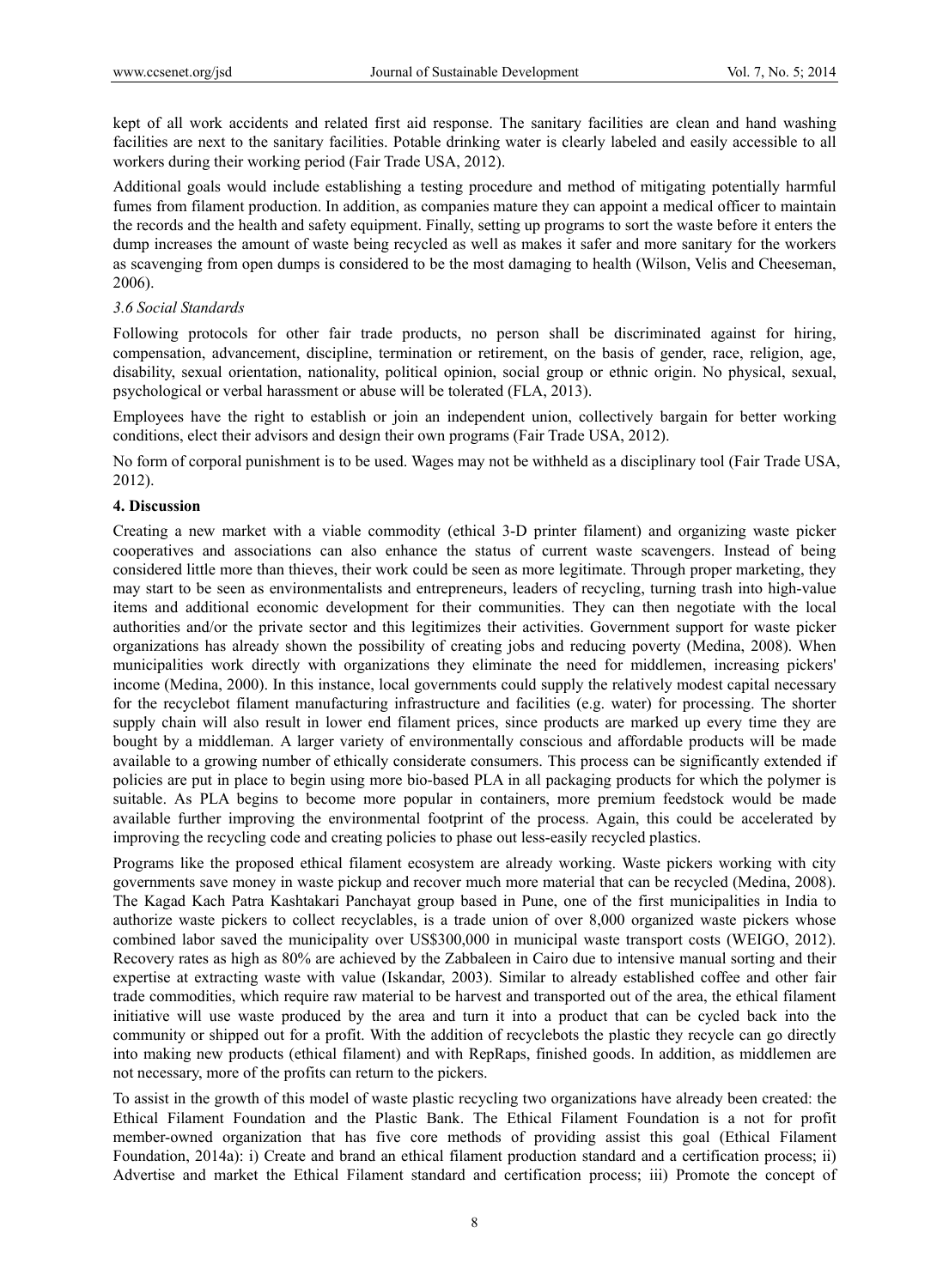recycling to produce ethical 3-D printing filament that is sold to improve the livelihoods of waste pickers and their communities worldwide; iv) Sponsor research and development to improve the process for waste recycling at the grass roots level for use in 3-D printing; v) Release research to the public domain for use on an unrestricted basis by social benefit organizations. They are developing a standard based on the results of this paper (Ethical Filament Foundation, 2014b), which has both minimum and progress criteria. In addition, they are working with ProtoPrint in India to pilot their approach (Protoprint, 2014). Taking a slightly different approach, the Plastic Bank is a triple bottom line social enterprise that is turning plastic waste into a currency that can be exchanged to help lift people out of poverty and transition them into a better life (Plastic Bank, 2014). The Plastic Bank sets up exchange and recycling centers for post-consumer plastic waste in developing countries, while targeting areas with high amounts of poverty and plastic-related pollution. The plastic waste currency is exchanged for access to income, education and 3-D printing services to lift people out of poverty. The Plastic Bank is marketing their recycled plastic as "Social Plastic", which improves the life of a person in need while cleaning the planet. Their goal is to lead the movement towards global demand for the use of Social Plastic in everyday products in order to use the increased capital to provide higher rewards for the waste pickers (Plastic Bank, 2014). The work of the Ethical Filament Foundation, the Plastic Bank, their partners and others that are entering the market will all help drive poverty reduction and ecological impact minimization from waste plastic.

The analysis provided in this paper has shown that waste plastic recycling into 3-D printer filament is technically viable having been demonstrated by many research groups and successfully commercialized, that the growth of prosumer 3-D printing provides a market demand for filament and the existing market for socially responsible goods can provide a similar impetus for ethical, fair trade or social filament. Social enterprises already exist using this model and are expanding throughout many areas in the developing world. The possibility of waste recovery for use in 3-D printing is applicable everywhere there are people using plastic, which is most of the regions on Earth that humans inhabit. Combined with the substantial possibilities of 3-D printing and the exponential rate at which open-source designs are being created, the market for recycled ethical filament could extend to a significant fraction of the world population.

### **5. Conclusions**

This paper has established a market opportunity for producing ethical 3-D printer filament from five converging trends: 1) the market for 3-D printers is expanding, 2) exponential growth in free open-source designs, 3) commercial filament is being sold large markups, 4) waste plastic extruders (recyclebots) have been developed, and 5) there is a growing concern and interest among consumers for ethically produced products. To meet the needs of this market opportunity, this paper then developed and discussed the basic guidelines for an "ethical product standard" for 3-D printing filament. These guidelines include i) minimum pricing, ii) the potential for and the application of a fair trade premium, iii) labor standards, iv) environmental standards, v) health and safety standards, and vi) social standards including those that cover discrimination, harassment, freedom of association, collective bargaining and discipline. These ethical filament standards provide a path to improved economic development for some of global societies most marginalized peoples, while improving the supply chain for 3-D printing materials.

### **Acknowledgements**

The authors would like to acknowledge support from Tech for Trade and the Research and Engineering Apprenticeship Program (REAP). The authors would also like to acknowledge helpful discussions with W. Hoyle, S. Snabes and D. Gayle.

### **References**

3Ders. (2013). Retrieved August 14, 2013, from http://www.3ders.org/pricecompare/

- Adriani, F., & Becchetti, L. (2002). Fair trade: a "third generation welfare" mechanism to make globalisation sustainable.
- Ahmed, S. A., & Ali, M. (2004). Partnerships for solid waste management in developing countries: Linking theories to realities. *Habitat International, 28*(3), 467-479. http://dx.doi.org/10.1016/S0197-3975(03)00044-4

Alibaba. (n. d.). Retrieved Septebmer 6, 2013, from http://www.alibaba.com/showroom/pla-resin.html

Anzalone, G. C., Glover, A. G., & Pearce, J. M. (2013). Open-Source Colorimeter. *Sensors, 13*(4), 5338-5346. http://dx.doi.org/10.3390/s130405338

Anzalone, G. C., Zhang, C., Wijnen, B., Sanders, P. G., & Pearce, J. M. (2014). Low-Cost Open-Source 3-D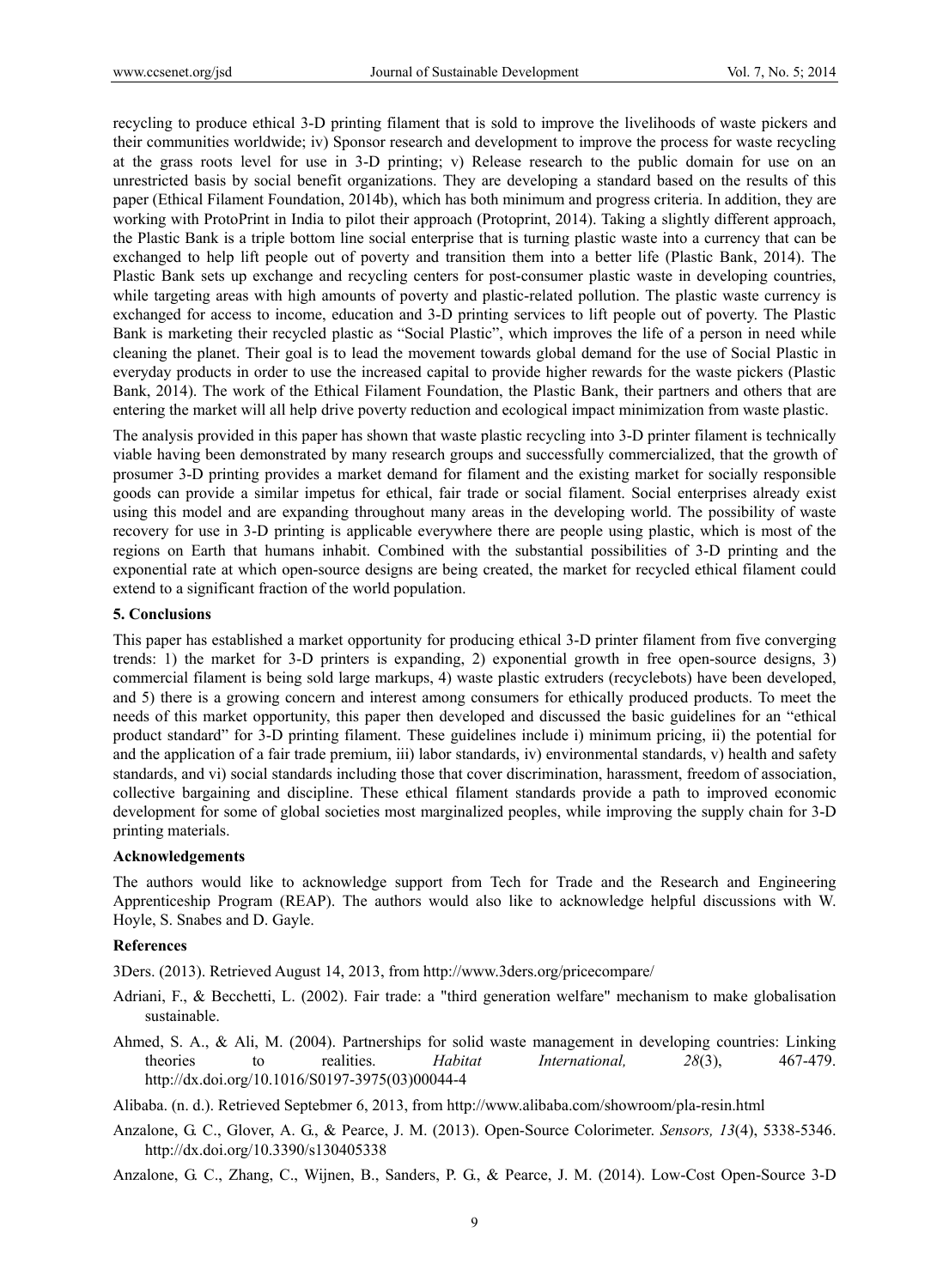Metal Printing. *IEEE Access, 1*, 803-810. http://dx.doi.org/10.1109/ACCESS.2013.2293018

- Bacon, C. (2005). Confronting the Coffee Crisis: Can Fair Trade, Organic, and Specialty Coffees Reduce Small-Scale Farmer Vulnerability in Northern Nicaragua? *World Development, 33*(3), 497-511. http://dx.doi.org/10.1016/j.worlddev.2004.10.002
- Baechler, C., DeVuono, M., & Pearce, J. M. (2013) Distributed Recycling of Waste Polymer into RepRap Feedstock. *Rapid Prototyping Journal, 19*(2), 118-125. http://dx.doi.org/10.1108/13552541311302978
- Baradaran, S., & Barclay, S. (2011). Fair Trade and Child Labor. *Columbia Hum. Rts. L. Rev*.*, 43*, 1-63.
- Becchetti, L. (2008). The Effects of Fair Trade on Affiliated Producers: An Impact Analysis on Kenyan Farmers. *World Devlopment, 36*(5), 823-842. http://dx.doi.org/10.1016/j.worlddev.2007.05.007
- Bernache, G. (2003). The environmental impact of solid waste management: The case of Gaudalajara metro area. *Resources Conservation and Recycling, 39*(3), 223-237. http://dx.doi.org/10.1016/S0921-3449(03)00029-6
- Bleijerveld, B. (2014). *Plastics that can be recycled for 3-D printing.* Retrieved July 4, 2014, from http://www.perpetualplasticproject.com/blog/2014/5/30/plastics-recycled-for-3dprinting
- Blua, A. (2013). *Radio Free Europe Radio Library "A New Industrial Revolution: The Brave New World Of 3D Printing"*. The contract of the extension of the extension of the extension of the extension of the extension of the extension of the extension of the extension of the extension of the extension of the extension of the ex

http://www.rferl.org/content/printing-3d-new-industrial-revolution/24949765.html

- Brenton, P., Edwards-Jones, G., & Jensen, M. (2009). Carbon Labelling and Low Income Country Exports: An Issues Paper. *Document Policy Review, 27*(3), 243-267. http://dx.doi.org/10.1111/j.1467-7679.2009.00445.x
- Chaturvedi, B. (1998). *Public waste private enterprise.* Heinrich Boel Stiftung, Berlin.
- Douglass, C. (2013). *The 3D Printing Extruder Reinvented The Dual and Quad.* Retrieved August 20, 2013, from http://www.kickstarter.com/projects/dglass3d/the-3d-printing-extruder-reinvented-the-dual-and-q
- Ehrenberg, D. S. (1995). *The Labor Link: Applying the International Trading System to Enforce Violations of Forced and Child Labor.* Yale J. Int'l L. 20;361.
- Elmore, T. (2013). *Filabuster: A robust, inexpensive filament extruder.* Retrieved August 20, 2013, from http://www.kickstarter.com/projects/833191773/filastruder-a-robust-inexpensive-filament-extruder?ref=live
- Ethical Filament Foundation. (2014a). Retrieved July 4, 2014, from http://www.ethicalfilament.org/why/
- Ethical Filament Foundation. (2014b). *Proposed structure for a fair trade standard for recycled filament. An Ethical Filament Standard for 3-D Printing.* Retrieved July 4, 2014, from http://www.ethicalfilament.org/wp-content/uploads/2014/04/Fair-Trade-Standards-for-Filament-Paper.pdf
- EWE Industries. (2014). *EWE.* Retrieved July 4, 2014, from http://www.eweindustries.com/
- Fair Trade Certified. (2013). *Fair Trade Coffee.* Retrieved August 20, 2013, from http://www.groundsforchange.com/learn/fairtrade.php
- Fair Trade USA. (2012). *Fair Trade USA: Farm Workers Standard: Version1.1. PDF.* Retrieved August 16, 2013, from http://filabot.com
- Fair Trade USA. (2013). Key Principles: Fair Trade Standards. Retrieved August 16, 2013, from http://fairtradeusa.org/certification/standards
- Fairtrade Foundation. (2013a). *The Fairtrade premium.* Retrieved August 16, 2013, from http://www.fairtrade.org.uk/what\_is\_fairtrade/fairtrade\_certification\_and\_the\_fairtrade\_mark/the\_fairtrade premium.aspx
- Fairtrade Foundation. (2013b). *Why is Fairtrade unique?* Retrieved August 16, 2013, from http://www.fairtrade.org.uk/what\_is\_fairtrade/fairtrade\_is\_unique.aspx
- FLA. (2013). *Labor Standards: FLA Workplace Code of Conduct.* Retrieved August 16, 2013, from http://www.fairlabor.org/labor-standards
- Hilowitz, J. (1997). Social Labelling to Combat Child Labour: Some Considerations. Int'l Lab. Rev., 136, 215.
- ILO. (2013). *What is child labour.* Retrieved August 16, 2013, from http://www.ilo.org/ipec/facts/lang--en/index.htm
- Iskandar, L. K. (2003). Integrating local community-based waste management into international contracting. In proceedings of solid waste collection that benefits the urban poor, 9–14 March, Dar Es Salaam, Tanzania.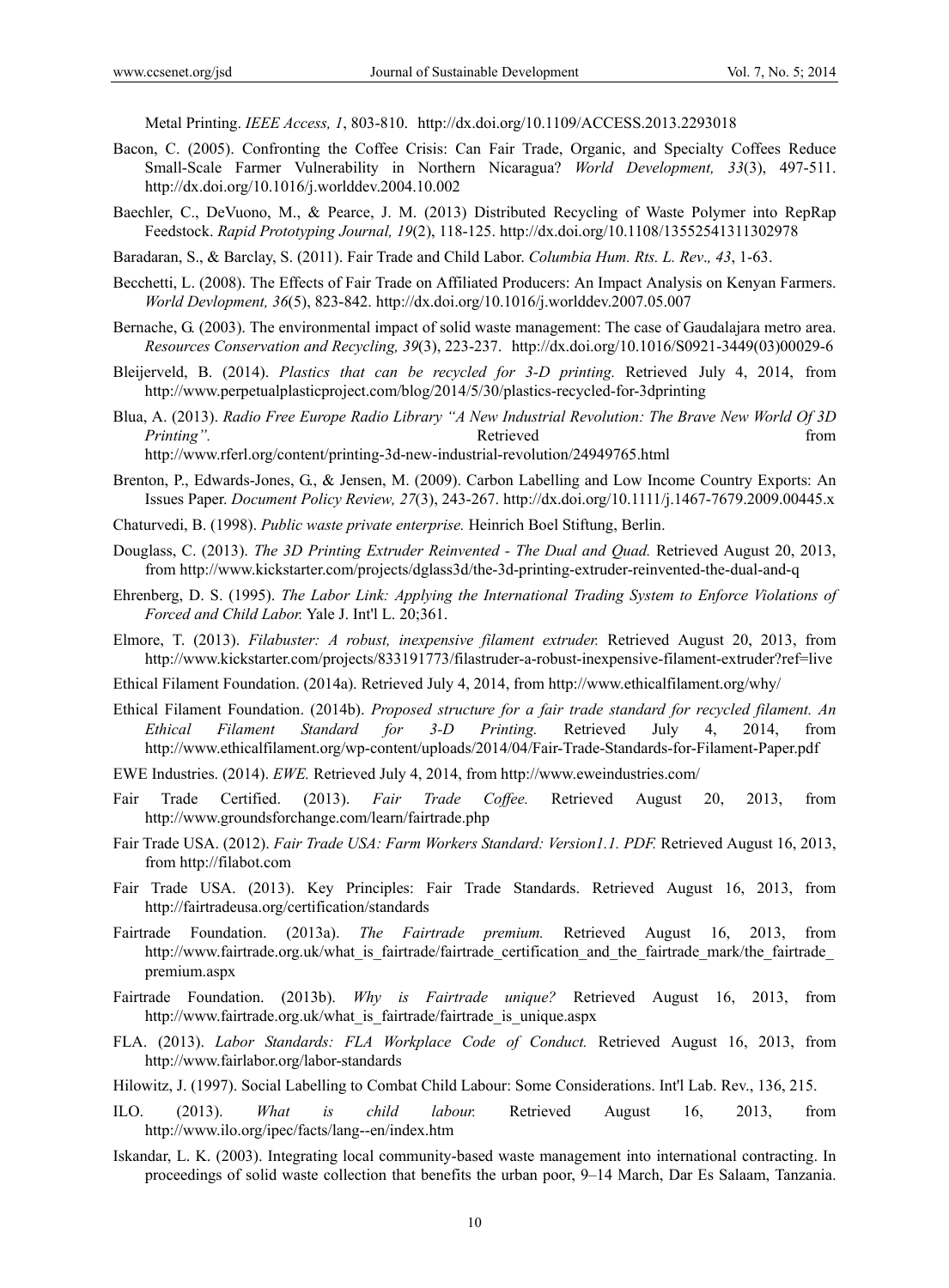Switzerland: The SKAT Foundation.

- Jaffee, D. (2007). *Brewing Justice: Fair Trade Coffee, Sustainability, and Survival.* Berkeley, CA: University of California Press.
- Jones, R., Haufe, P., Sells, E., Iravani, P., Olliver, V., Palmer, C., & Bowyer, A. (2011). RepRap the replicating rapid prototyper. *Robotica, 29*(1), 177-191. http://dx.doi.org/10.1017/S026357471000069X
- King, D. L., Babasola, A., Rozario, J., & Pearce, J. M. (2014). Development of Mobile Solar Photovoltaic Powered Open-source 3-D Printers for Distributed Customized Manufacturing in Off-grid Communities. *Challenges in Sustainability* (in press).
- Kreiger, M., & Pearce, J. M. (2013a). Environmental Life Cycle Analysis of Distributed 3-D Printing and Conventional Manufacturing of Polymer Products. *ACS Sustainable Chemistry & Engineering, 1*(12), 1511-1519. http://dx.doi.org/10.1021/sc400093k
- Kreiger, M., & Pearce, J. M. (2013b). Environmental Impacts of Distributed Manufacturing from 3-D Printing of Polymer Components and Products. *MRS Online Proceedings Librar*y, 1492.
- Kreiger, M., Anzalone, G. C., Mulder, M. L., Glover, A., & Pearce, J. M. (2013). Distributed Recycling of Post-Consumer Plastic Waste in Rural Areas. *MRS Online Proceedings Library*, 1492.
- Kreiger, M., Mulder, M. L., Glover, A. G., & Pearce, J. M. (2014). Life Cycle Analysis of Distributed Recycling of Post-consumer High Density Polyethylene for 3-D Printing Filament. *Journal of Cleaner Production, 70*, 90-96. http://dx.doi.org/10.1016/j.jclepro.2014.02.009
- Litvinoff, M., & Madeley, J. (2007). *50 Reasons to Buy Fair Trade*. London, England: Pluto Press.
- Loureiro, M. L., McCluskey, J. J., & Mittelhammer, R. C. (2001). Assessing Consumer Preferences for Organic, Eco-labeled, and Regular Apples. *Journal of Agricultural and Resource Economics, 26*(2), 404-416.
- Low, W., & Davenport, E. (2005). Postcards from the edge: maintaining the 'alternative' character of fair trade. *Sustainable Development, 13*(3), 143-153. http://dx.doi.org/10.1002/sd.275
- Lyman Filament Extruder. WWW document. (http://www.thingiverse.com/thing:30642).
- Make. (2013). *Make: ultimate guide to 3D printing*. Winter. Oreilly.
- Marcovitz, H. (2011). *Fair Trade.* Edina, MN: ABDO Publishing Company.
- Martens, T., Mears, L., Dotson, M., Graham, M., & Sanger, P. (2011). Use of Fused Deposition Modeling of Polyphenylsulfone for Centrifugal Casting of Polyurethane: Material, Surface, and Process Considerations J. *Manuf. Sci. E. 133*(5), 051003.
- McDonagh, P. (2002). Communicative campaigns to effect anti-slavery and fair trade: The cases of Rugmark and Cafédirect. *European Journal of Marketing, 36*(5/6), 642-666. http://dx.doi.org/10.1108/03090560210422925
- McMurty, J. J. (2009) Ethical Value-Added: Fair Trade and the Case of Café Femenino. *Journal of Business Ethics, 86*(1), 27-49. http://dx.doi.org/10.1007/s10551-008-9760-x
- Medina, M. (2000). Scavenger cooperatives in Asia and Latin America. *Resources, Conservation and Recycling, 31*(1), 51-69. http://dx.doi.org/10.1016/S0921-3449(00)00071-9
- Medina, M. (2008). *The Informal recycling Sector in Developing Countries: Organizing Waste Pickers to Enhance their Impact.* World Bank, Washington, DC.
- National Institute for Environmental Health Sciences. (2013). *Bisphenol A (BPA).* Retrieved August 20, 2013, from http://www.niehs.nih.gov/health/topics/agents/sya-bpa/
- National Toxicology Program, The. (2008). The National Toxicology Program (NTP) Brief On Bisphenol A (BPA) PDF. Retrieved August 20, 2013, from http://www.niehs.nih.gov/health/topics/agents/sya-bpa/
- Nicholls, A., & Opal, C. (2004). *Fair Trade: Market-Driven Ethical Consumption.* London, England: SAGE Publications Ltd.
- Omni Dynamics. (2014). *Strooder.* Retrieved July 4, 2014, from http://omnidynamics.co.uk/shop/strooder
- Pearce, J. M. (2012a). Building Research Equipment with Free, Open-Source Hardware. *Science, 337*(6100), 1303-1304. http://dx.doi.org/10.1126/science.1228183
- Pearce, J. M. (2012b). The Case for Open Source Appropriate Technology. *Environment, Development and*